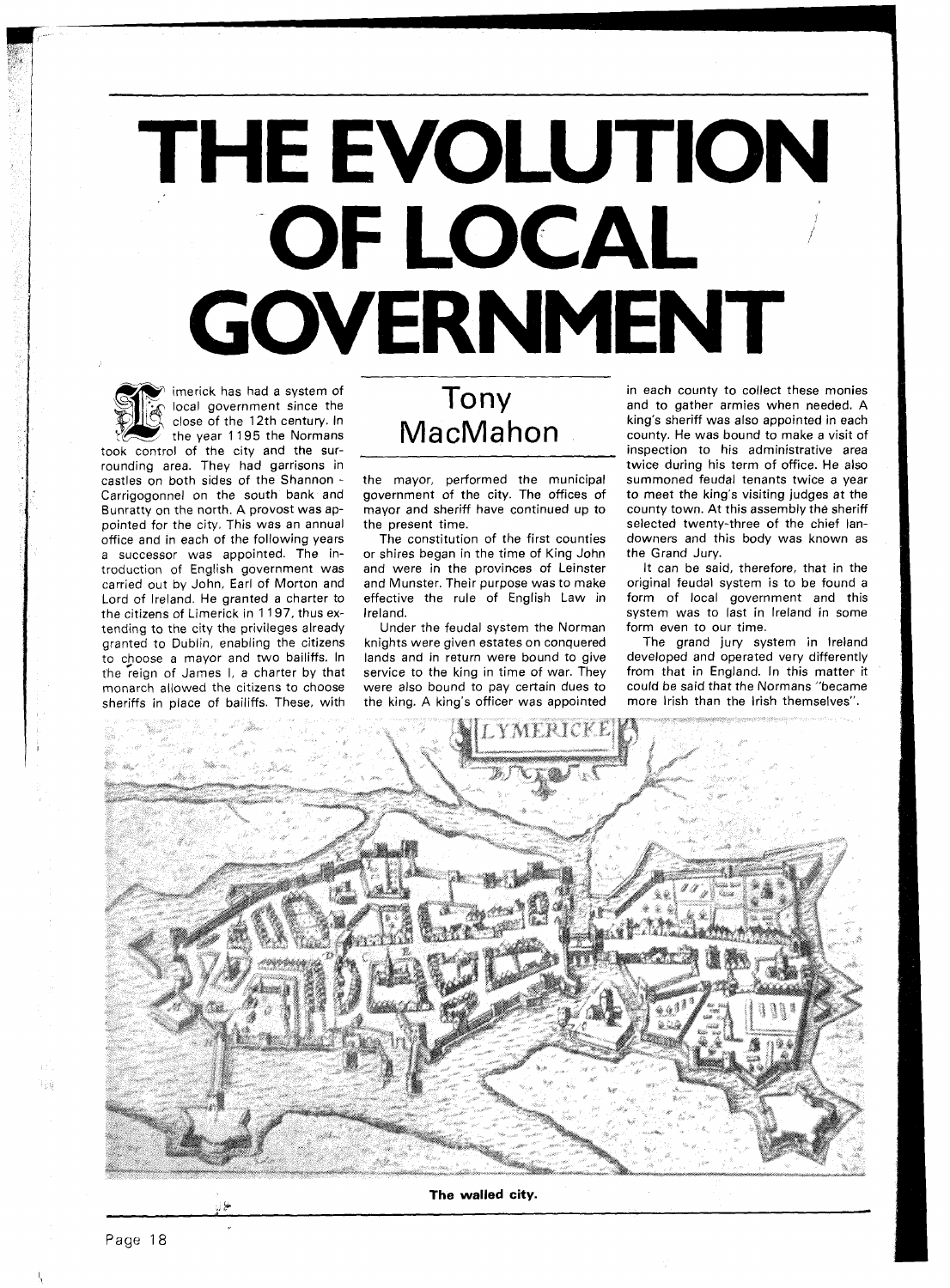The city of Limerick was a county in its own right by royal charter. The county system was only effective in areas where the king's writ ran. Before 1297 only the counties of Dublin, Waterford, Cork, Kerry, Limerick, Tipperary, Louth, Connacht and Roscommon were delimited. In 1297 the counties of Meath and Kildare were formed. Then, for nearly three centuries, until the reign of Henry VIII, there was no further development. At that time Westmeath was separated from Meath. Early in the next reign Laois was formed into Queen's County in honour of Mary Tudor and Offaly became King's County after Phillip II. The boundaries of County Wicklow were established in 1578 and in the following year Connacht was divided into Sligo, Mayo, Roscommon, Clare and Galway. The counties of Longford and Cavan were also formed, while Leitrim did not become a county until 1583. Ulster was divided into counties in 1610. Clare did not return to the province of Munster until **1660.** 

Thus, though the system of local government as we know it today is a comparatively modern creation it still retains reminders of a remote past. The legal framework of our present local administration however, came to us directly from the British parliament in the 19th century. It was a product of the contemporary English philosophy and, though it may have been suitable for the English people, no consideration was given to its suitability for the people of this country.

The Irish Poor Relief Act 1838, was the first important step to introducing representative local bodies to Ireland. In England the responsibility for poor relief had rested on the civil parishes since the reign of Elizabeth I. The Poor Relief Act, 1834, changed the system in England by the union of a number of parishes in order to provide a larger area of administration. In each of these unions a workhouse was provided to accommodate the destitute poor of the district. A board of guardians was elected to govern each union and was subject to the strict supervision and control of the Poor Law Commissioners in London. But the operation of the system proved more difficult than had been anticipated. In certain areas existing parish authorities fought hard against the idea. Some of the parishes, prior to the Act of 1834, had given outdoor relief to able-bodied workers when their wages were low. This had increased the poor rate on the wealthier classes.

The Royal Commission, whose report led to the enactment of the statutes of 1834 for England, and 1838 for Ireland, recommended that an able-bodied man looking for relief should be compelled to earn it in a workhouse where his condition should be made less desirable than that of the lowest labourer outside. This was called the "Workhouse Test".

The British Government calmly ap-فلأل



**Four Corporation workers in the early years of this century.** 

plied the same system to lreland in 1838, even though there was no tradition of parish government in lreland and no parish areas existing here. It was to be an act "for the more effectual relief of the Poor in Ireland". The real object, however, was not so much to mitigate the sufferings of the poor as to prevent them from going over to England. The problems of poverty in England and lreland were totally different. The immense amount of destitution in lreland would have involved huge expenditure if the Poor Law was to be really effective, but the British Government had decided that property in lreland must support the poverty in lreland and so shift the burden from England.

Thus the Poor Law system was applied to lreland without reference to any existing institutions or to totally different degrees of poverty. The workhouses in County Limerick were in the unions of Croom, Kilmallock, Limerick, Newcastlewest and Rathkeale.

One of the English Poor Law Commissioners came over to lreland to put the scheme into operation. In his first circular letter to his assitants he made known his views on the difference between the two countries:

In one respect we shall find an advantage in the application of the law in lreland over what we experienced in

England. As regards legal provision for the relief of the poor, lreland is, at present, entirely a blank and it is open to us to establish one rule, one system, in detail as well as in principle, throughout the whole country instead of modifying and adapting arrangements to previously existing institutions as we were frequently compelled to do in England. We may therefore hope that our work in this country will be on the whole more orderly and harmonious than we were able to make it there.

This was pure bureaucratic and civil service jargon at a time when the Poor Inquiry Commission had estimated that nearly two and a half million persons in lreland starved every year.

To sum up it can be said that the modern system of local administration is mamly based on the Local Government (Ireland) Act, 1898, the purpose of which was to put local government in Ireland on a representative basis. Administrative counties with county councils were created. Six cities were made county boroughs in which the corporations had almost all the functions of a county council as well as the functins of a borough corporation. Kilkenny. Drogheda and the town of Galway, which had ranked as counties for grand